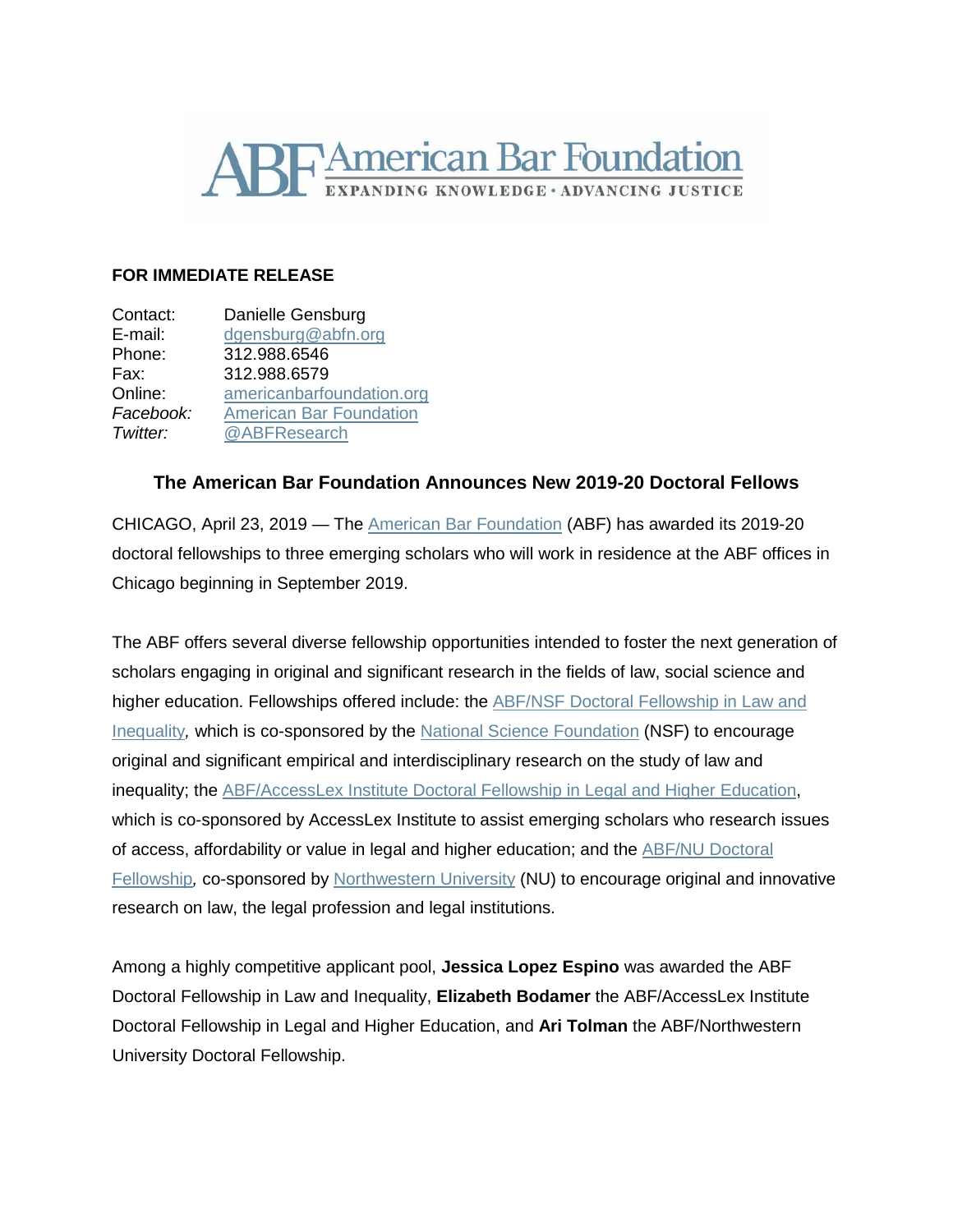"We are looking forward to welcoming our new cohort of doctoral fellows in September," said ABF Executive Director, Ajay K. Mehrotra. "These junior scholars, who are completing their dissertations, will become an integral part of the ABF community and continue our proud tradition of fostering the next generation of leading empirical and interdisciplinary legal scholars."

Doctoral fellows are immersed in the intellectual and interdisciplinary community of the ABF by participating in a weekly seminar series with leading scholars from around the country, working closely with ABF faculty, who serve as mentors helping to guide and direct their research, and participating in workshops and discussions with other Fellows. [Alumni](http://www.americanbarfoundation.org/fellowships/Doctoral_Fellows.html) of the fellowship program have moved on to promising careers as tenure track professors, legal practitioners, and social science researchers.

Qualified scholars interested in applying for an ABF fellowship can learn more about the application process and requirements [here.](http://www.americanbarfoundation.org/research/Fellowshipopportunities.html)

## **About the ABF's 2019-20 Doctoral Fellows:**



**Ari Tolman** is J.D./Ph.D. candidate in sociology at Northwestern University, where she is a Law and Science Fellow, a Graduate Fellow in Legal Studies, and a Mellon Foundation Graduate Fellow in Science Studies. Her research is focused on the intersection of law and health, with a particular emphasis on science and medicine in the criminal justice system. Her

dissertation, "Criminal Prosecution of Prisoners with Mental Illness," examines the scope, frequency and process by which prisoners with mental illness are charged with new crimes while in jail in the U.S. Her scholarship has been published in peer-review and law review journals, including *The Lancet, Schizophrenia Bulletin*, and *Northwestern University Law Review*. Ari received her B.A. in Sociology and Neuroscience and Behavior from Wesleyan University in 2010 and her M.A. in Sociology from Northwestern in 2015. Prior to attending graduate school, she worked as Program Director at Shining Hope for Community in Nairobi, Kenya, as a post-graduate fellow at the ACLU of Michigan, and as a research assistant at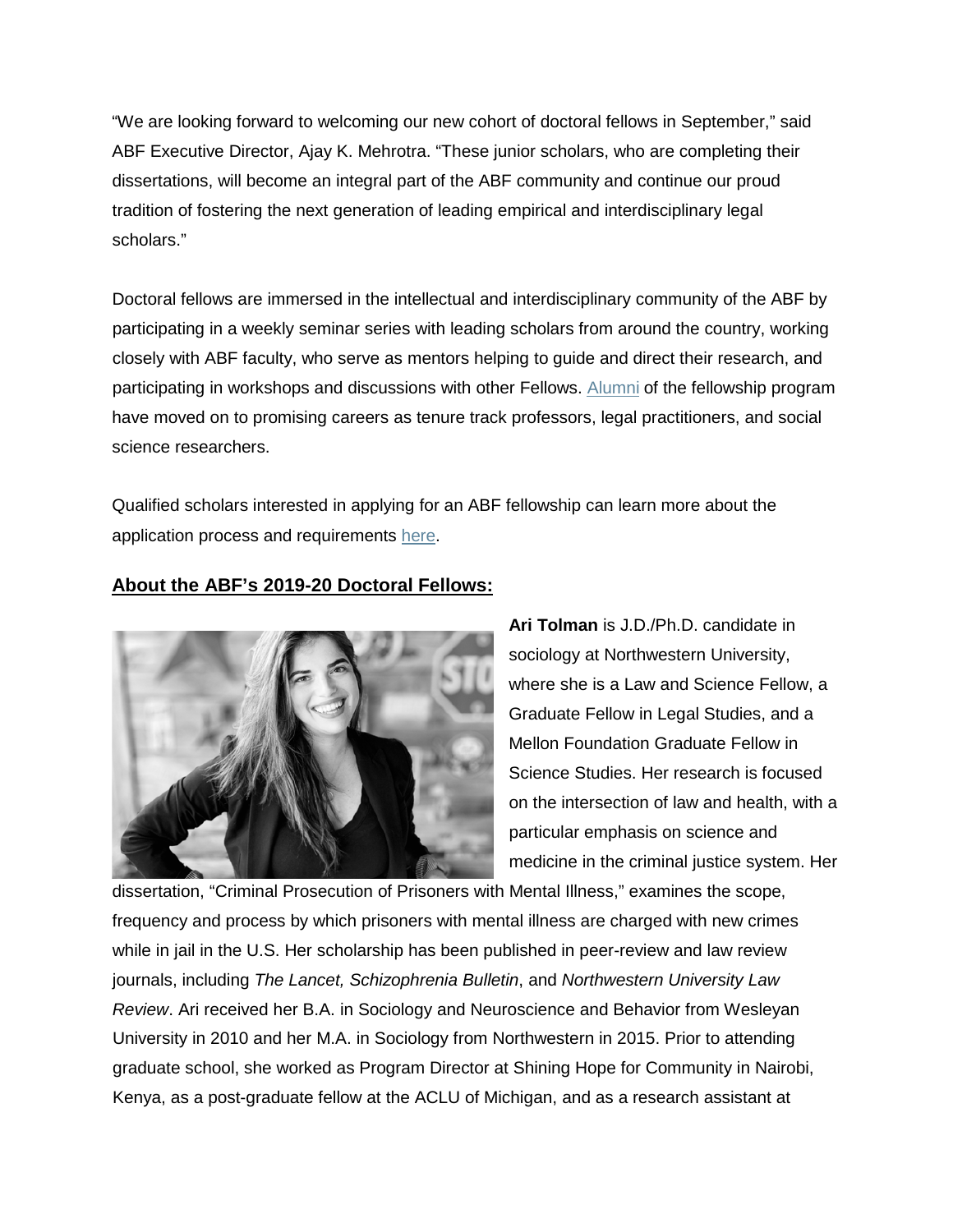Harvard Medical School's Department of Global Health and Social Medicine. As a law student at Northwestern, Ari worked as a legal intern at the Uptown People's Law Center and at the Children and Family Justice Center of Northwestern Law's Bluhm Legal Clinic. She also served as Editor-In-Chief of the *Northwestern University Law Review* from 2017-2018.



**Elizabeth (Liz) Bodamer** is a doctoral candidate in sociology at Indiana University Bloomington. Her research focuses on inequality in the legal profession and legal education. Her dissertation, "The Balancing Act: The Experiences of Minoritized Students in Law School," uses quantitative data to examine how experiences of bias and discrimination, diversity and support systems

affect law students' sense of belonging. Elizabeth has presented at the National Association of Law Student Affairs Professionals (NALSAP) and the Law and Society Association Annual Conference. She was also a panelist at the Indiana State Bar Association during the summer of 2018. She received her M.A. in sociology from Indiana University, her J.D. from Indiana University Maurer School of Law, and her B.A. in sociology from the University of Notre Dame. As a Ph.D. student at Indiana, she was also the Director of Student Affairs at Indiana University Maurer School of Law for four years.



**Jessica Lopez Espino** is a doctoral candidate in anthropology at New York University. Her dissertation, "Anxieties of Ethnolinguistic Disorder: Litigating the Right to Parent," analyzes the interactions between parents and court actors involved in child maltreatment hearings to determine how ideologies of parenthood shape legal evaluations of low income parents' ability to successfully parent and maintain custody of their children. Her work draws on anthropology of law, linguistic anthropology, and critical race theory to explore the particular experiences of Spanish-dominant Latinx litigants in juvenile courts, the growing trend of Latinx involvement in child welfare, and the role of